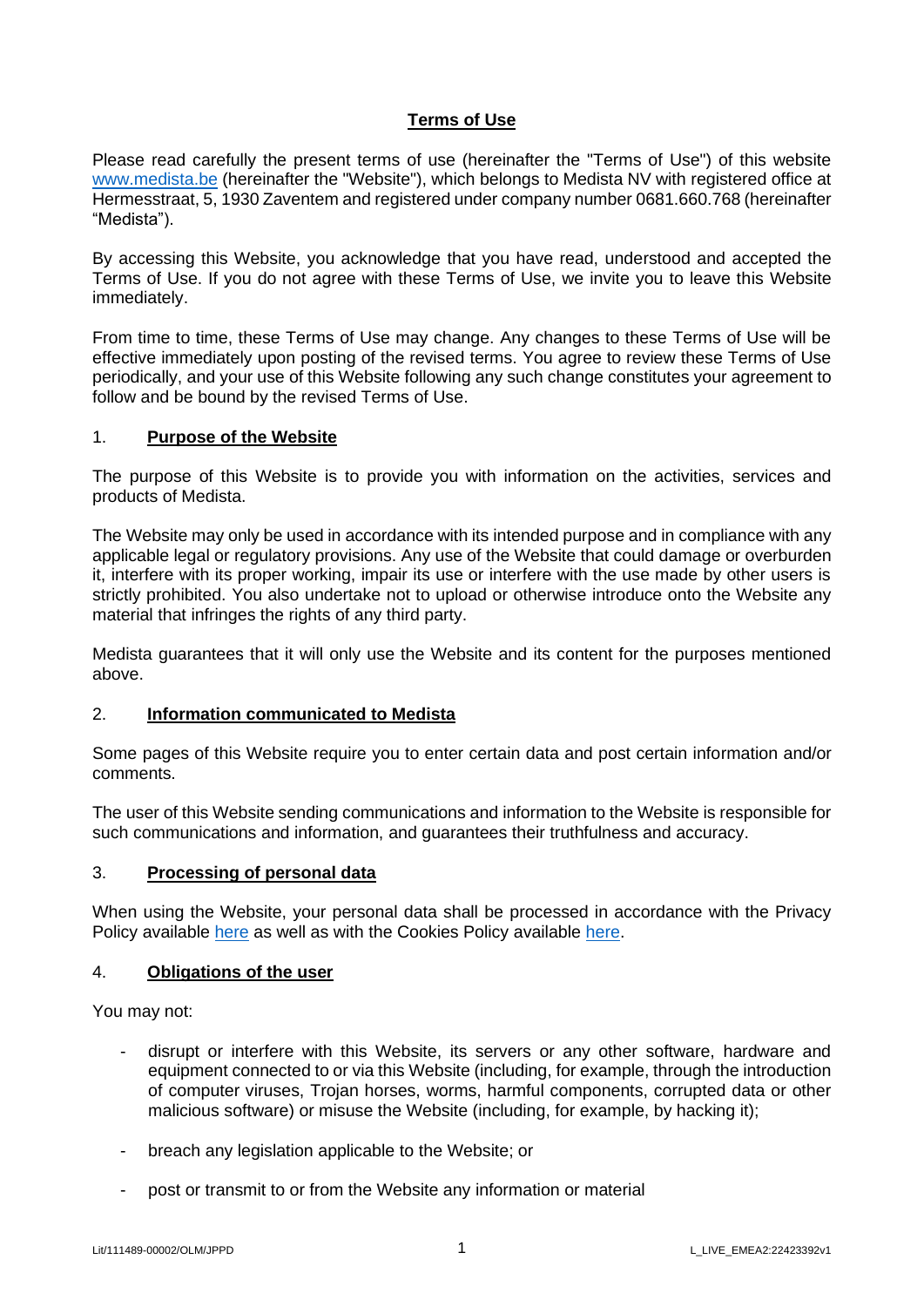- o which is threatening, defamatory, obscene, indecent, seditious, offensive, pornographic, abusive, liable to incite racial hatred, discriminatory, blasphemous, or which breaches any obligation of confidentiality or applicable laws relating to the processing of personal data; or
- o for which you have not obtained the necessary consents or authorizations.

The owner of the Website shall cooperate fully with any administrative or judicial authority which requests information relating to any person who uses this Website.

## 5. **Availability of the Website**

You acknowledge that:

- it is technically impossible to guarantee that the Website is free of all defects;
- defects may lead to the temporary or permanent unavailability of the Website; and
- the functioning of the Website may be affected by events beyond our control, such as, for example, transmission and communication issues.

## 6. **Intellectual Property Rights**

The Website and all intellectual property rights associated therewith, such as copyrights, rights in computer programs, patents, trade marks, *sui generis* rights relating to databases, designs, logos, know-how and all other intellectual property rights (whether registered or not) contained in this Website are protected by the current laws on intellectual property and are owned by Medista or its affiliates.

The Website, its contents or any other part thereof cannot be reproduced, used or transferred without the prior written consent of Medista, or, if the rights over the said parts are held by thirdparties, the consent of their respective owners.

You shall not copy, reproduce, modify, translate, adapt, republish, upload, modify, alter, transmit, or distribute any element or component of the Website in any manner whatsoever, in any medium whatsoever, in part or in whole, without prior written consent of Medista, or, if the rights over the said elements are held by third-parties, the consent of their respective owners. You shall not decompile, reverse engineer, disassemble the Website or disable a feature that could limit the use of the Website. You shall not rent or sublicense, lease, loan, sell, or distribute the Website and any intellectual property rights contained in the Website, or create derivative works of the Website or any part thereof without the prior written consent of Medista.

## 7. **Liability and indemnification**

Medista does not have any control over, and makes no representations or warranties, express or implied, regarding your use of the Website or the use or interpretation of any content or information presented by, stored on, generated by or received through the Website.

In using the Website, you agree that Medista will not be liable or otherwise responsible for any decision made or any action taken or any action not taken due to your use of any information presented through, stored on, generated by or received through the Website.

Medista endeavours to regularly update and complete the content of this Website. This is an obligation of means, not an obligation of results. The Website is provided on an "as is" and "as available" basis without any express warranties of any kind.